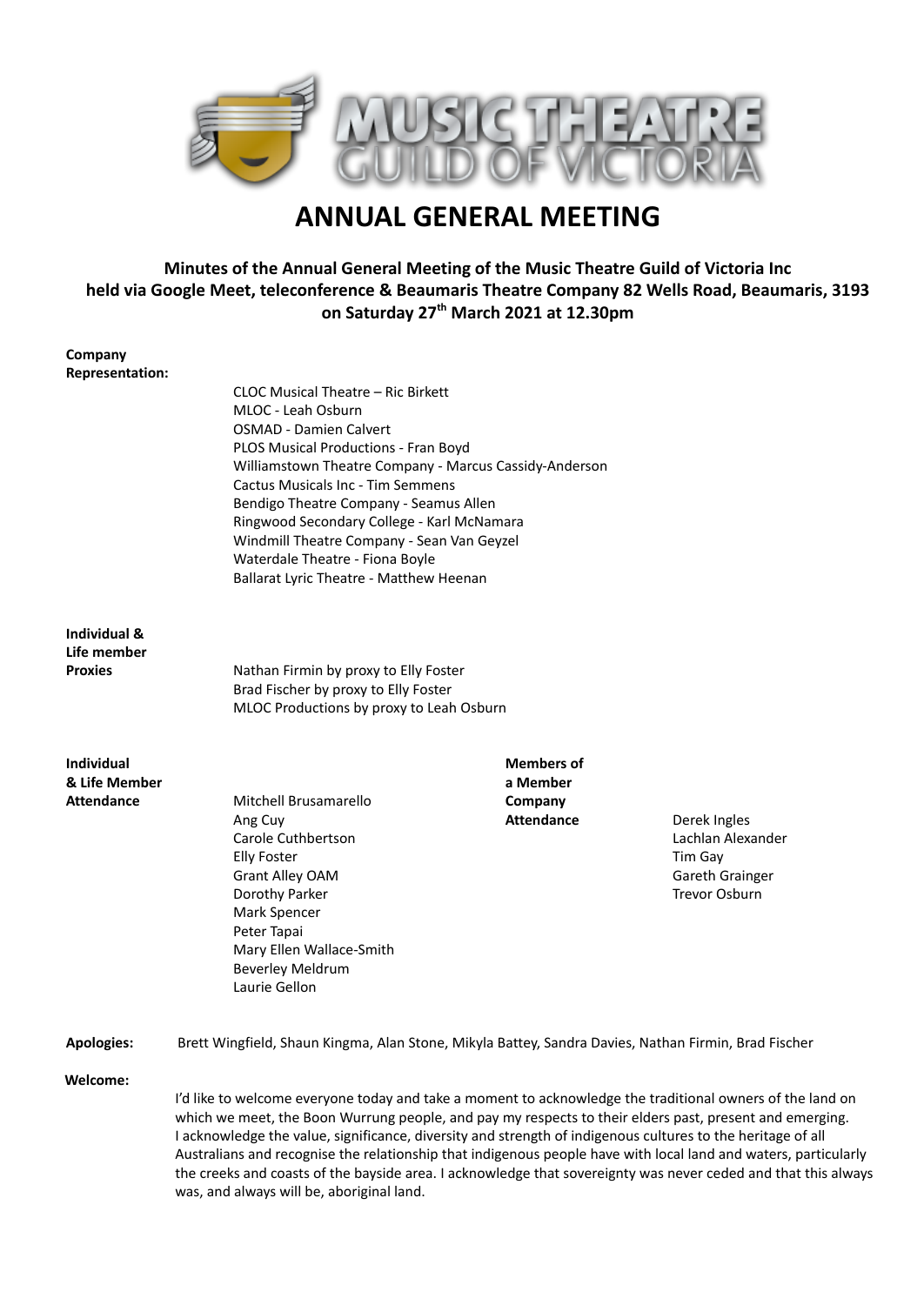This hybrid form of in-person and online gathering has certainly become more familiar of late, but I'm sure will have its own challenges. Particularly when chaired by someone who is technologically challenged. My thanks (and apologies) in advance to our amazing tech support today – Damien Calvert & Mark Spencer.

My thanks also to the committee here at Beaumaris Theatre Company – thank you for your generous offer to host the AGM, and thank you for not holding it against us when we took 12 months to take you up on the invitation.

#### **Confirmation of Minutes of 2020 Annual General Meeting:**

Members confirmed receipt of minutes - taken as read.

| Moved: | <b>Dorothy Parker</b> | Seconded: | <b>Elly Foster</b> | Carried |
|--------|-----------------------|-----------|--------------------|---------|
|--------|-----------------------|-----------|--------------------|---------|

# **Business Arising from Minutes:**

**Nil**

#### **Correspondence:**

**Nil**

#### **Treasurer's Report:**

The Treasurer, Carole Cuthbertson, presented MTGV Statement of Receipts & Payments and Balance Sheet as at 31st January 2021.

| Retained surplus as at 31 January 2020    | \$54,422.76 |
|-------------------------------------------|-------------|
| Plus total income to 31 January 2021      | \$7.418.79  |
| Less total expenditure to 31 January 2021 | \$18,693.21 |

#### **Retained surplus as at 31 January 2021 \$ 43,456.94**

Carole advised that an online account software (Xero) had been implemented during the year and that further work is underway to provide members and member companies with the ability to make payment directly via the website to enhance the offering.

There is a discrepancy of \$308.60 from 2020 to 2021 due to change over from manual accounting to the Xero program that will be investigated further.

| Moved: | Karl McNamara | Seconded: | <b>Fran Bovd</b> | Carried |
|--------|---------------|-----------|------------------|---------|
|--------|---------------|-----------|------------------|---------|

#### **President's Report:**

Just over one year ago, on the 19th of March, 2020 to be exact, I posted a picture of a ghost light on my social media channels, representing the hope and promise that we would soon return to our theatre. We had just announced, as had many companies, the official postponement of the show that I was in rehearsals for as a cast member. In a move I can now look on with wry amusement and (literal) 2020 hindsight, we thought we were being incredibly conservative by postponing to November 2020, certain that the world would have put itself to rights in a matter of a few months at most. November 2021 is now the date emblazoned on our third (and fingers crossed final!) round of advertising.

Just over one year ago, my work team and I left our offices, to work from home for what was expected to be a couple of weeks, maybe a month at the most. Online meetings were largely still a novelty, as we quickly transitioned all of our real-life programs into the digital world. We will be returning to our office for the first time after easter, as fully-fledged zoom masters, desperate for the novelty of face-to-face team meetings, and our daily ritual of doing the herald sun quiz in the lunch room together.

Just over one year ago, our committee made the decision to attempt to run our annual general meeting online for the first time in Guild history. This decision was met with trepidation – surely it would be better to wait until we could do it in person? Little did we know that it would be a full 12 months before that would have been truly possible again.

So it seems strangely fitting, and absolutely delightful, to be sitting in a theatre for the first time in just over a year, and even getting to see some real life humans in person into the bargain! And how fantastic, one of the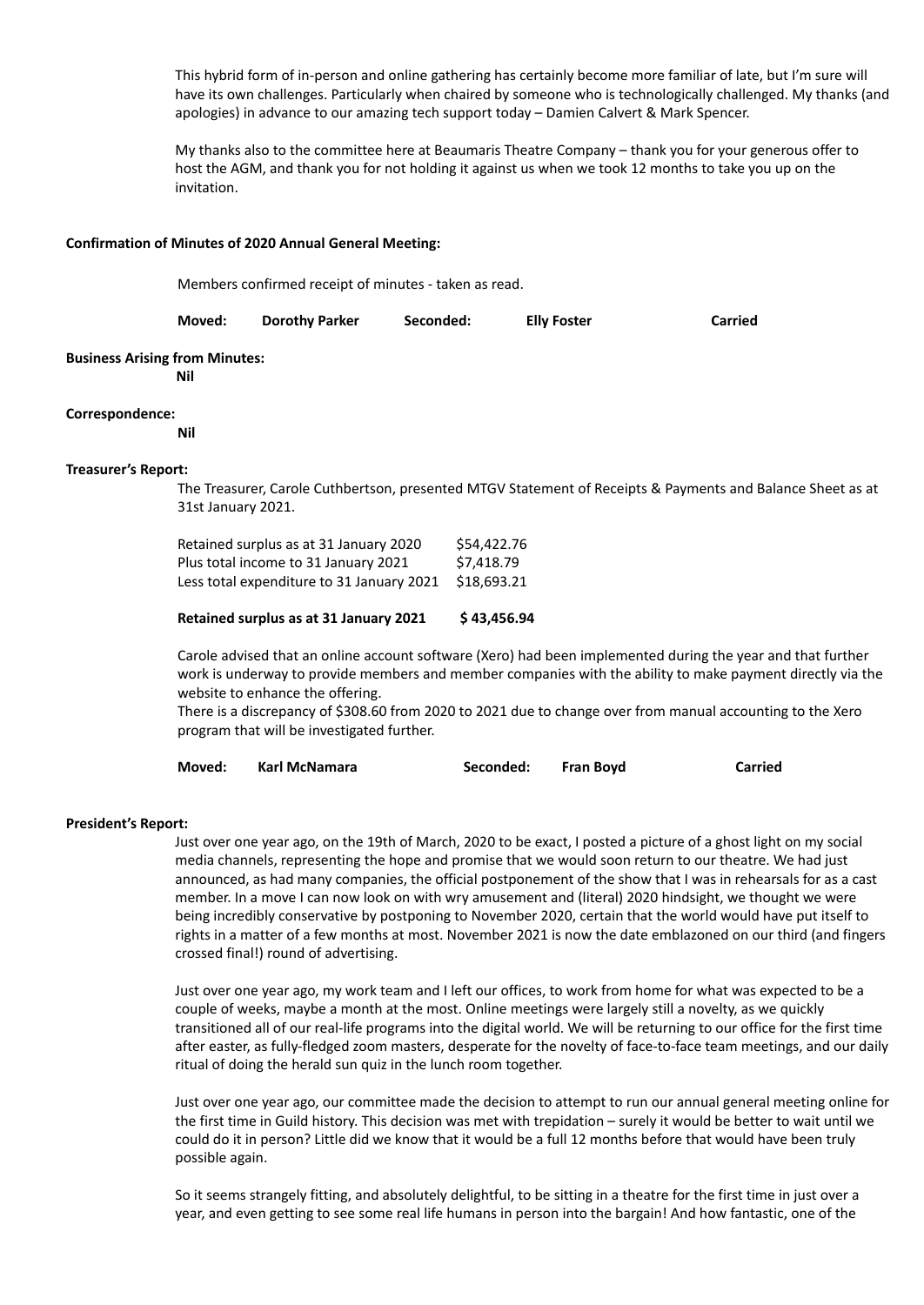great silver linings from last year, that we now just assume people will want to join us online and we have the means to accommodate both!

The President's report traditionally is an opportunity to reflect on the last 12 months, celebrating our community and the theatre that we make. And while we didn't get to make as much theatre as we'd all like, there was still a lot to celebrate.

There are not many other industries that were called on to show as much resilience as the arts and entertainment sector, and I believe collectively we should take a moment to celebrate just surviving. To still be here, to still be planning and making theatre, connecting with our communities, and looking forward with optimism, is a credit to every company and every member here. The creativity and innovation we saw throughout the year as companies found ways to stay connected, to entertain and to support, was just magical.

Early in 2020, as company after company postponed or cancelled seasons, it became clear to us that we would have a difficult decision to make regarding the 2020 judging season, as only a handful of shows had managed to get over the line before restrictions came into play. Combining the 2020 and 2021 seasons was not an easy decision, but we have been so appreciative of the support and understanding from our members around this decision.

Compared to 100 productions in 2019, the combined 2020-2021 season has still only seen 10 shows judged in the open category so far and 4 in the junior. However with another 10 open productions and 6 junior productions already on the slate for our judges, and many companies continuing to reschedule and plan in light of the current restrictions, we are looking forward to a fantastic celebration of the return to theatre at our Awards night to be held at the end of this year!

I'm pleased to confirm that the production team we had in place for the 2020 awards night has graciously agreed to stick with us, and I look forward to Tamara Finch and Daniel Heskett as our Director and Musical Director respectively, putting together a night not to be missed!.

Whilst the curveballs of 2020 saw us having to put some parts of our strategic plan on hiatus, there were other areas that I'm happy to report benefitted from the chance to take a step back and re-focus.

After the success of our first ever Judges Induction and Training Day in 2020, we rolled out a 2021 training session. Whilst originally planned as an "in-person" session, the on-again off-again lockdown hokey pokey that we are all too familiar with meant that it had to be delivered online. Running this kind of session online, involving viewing and reviewing performance videos, jumping in and out of breakout rooms and managing online judging scorecards is no mean feat, and a huge gratitude of thanks goes to Karl McNamara for bringing his expertise to the table. Once again Karl delivered fantastic and practical training on adjudication, ensuring calibration amongst our judging panels that will see consistent assessment and scoring throughout the two year judging period. Thank you Karl and thank you also to Mark Spencer for his technical support and unending patience!

We're really lucky that the majority of our judges have been able to stay on board across the full 20-21 season, and our thanks to all of them for their patience and persistence as the goalposts kept shifting. I'm not sure who is more excited for them to be back in theatres watching your amazing productions, us or them! But I know the day I got a message from one of our judges telling me they were bursting with excitement being back in an auditorium waiting for the orchestra tune-up will stand out in my memory for a long time.

I would also like to acknowledge and thank our Judges Administrator Mitchell Brusamarello. Mitch is stepping into his 3rd year in the role, and suffice to say I'm not entirely sure how we did it without him! It's been great to see both the administrative and judging processes evolving, and we will continue to look for ways to improve upon them year on year.

Although it was a piece of the strategy that fell victim to covid restrictions last year, I can't wait for us to roll out our planned Members' Forums in the coming months, and we welcome any suggestions of topics or offers to partner with us delivering or hosting sessions that would add value to our community.

One key piece of work that was highlighted in our strategy has been a review of our Guild constitution. Over the last few years, various parts and pieces of the constitution have been brought to AGMs for review and last year an action was to the review the document overall. We were fortunate to be able to bring together a subcommittee of very skilled and experienced members to undertake this work, which was ongoing throughout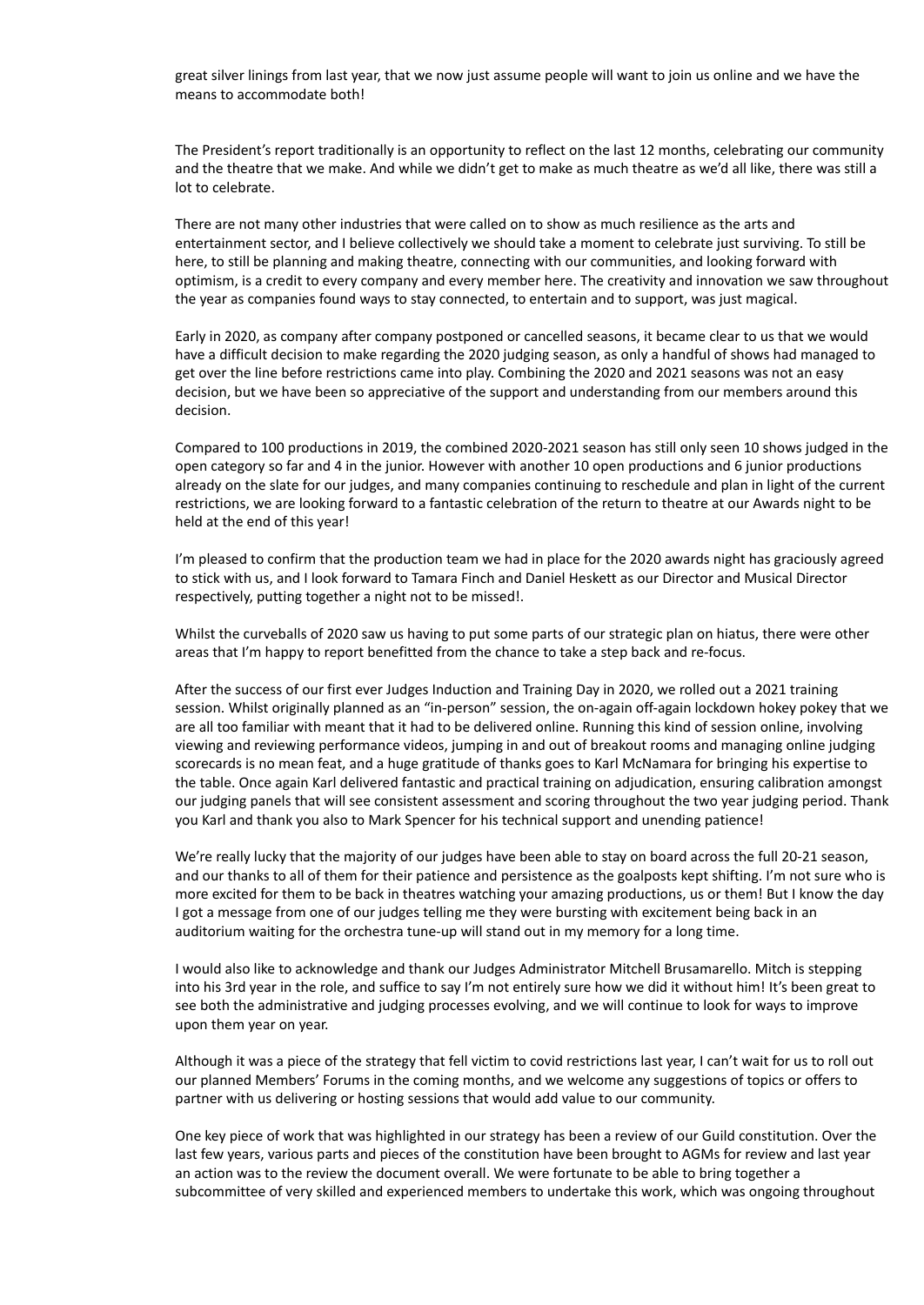the course of 2020. I'm happy to now hand over to Rick, who'll be representing the subcommittee to provide us with a bit of an update on where things have landed so far.

--

Ric Birkett provided an update on the review of the Constitution. Despite Covid and the associated pressures, the working group has done some work, which will continue over the next couple of months to determine what needs to be amended after which suggestions will be forwarded to the MTGV committee for comment.

The original task of reviewing the proposed amendment to include a postal vote procedure was completed and determined to not be needed.

The working group has continued to review the current Constitution and believe there are opportunities to review, refresh, realign to updated model rules and this task will be continued in the coming year.

---

Thanks so much Ric, and again, such a great example of work that's been done by bring together expertise and passion from across our community. Our thanks to Ric Birkett, Jack Neil, Mary-Ellen Wallace, Elly Foster and Mark Spencer for their ongoing efforts on this piece of work.

In addition to focusing on communication and collaboration with our members throughout the year, we intentionally moved further into the advocacy space, building on our commitment to support and elevate the needs of the theatre community. Early in the year we acted on recommendations from the Presidents' group, and advocated on behalf of the theatre community to have the major rights holding companies allow live streaming of productions in response to the COVID-19 restrictions. I was absolutely thrilled when I was notified of the success of this lobbying, and we've continued to advocate for our sector wherever possible, most recently joining with the VDL and a number of non-musical theatre companies around Victoria to advocate for funding allocations for non-professional theatre in the next state budget cycle.

When the world forced us to collectively stop and take a breath, we were also gifted with the time and space to have some incredibly important conversations. I felt so privileged over the course of the last year to be invited to speak, listen and learn in a number of forums aimed at exploring and improving our collective approach to inclusion and diversity in theatre.

Moving forward – intersectional advocacy, and understanding the importance of allyship in our spaces is going to be crucial. What are our best practices for genuinely inclusive theatre? How do we stand with and for People of Colour, First Nations peoples, people with disabilities, the LGBTQIA+ and CALD communities and any other cohort who doesn't currently see themselves represented and invited into our spaces. Where does our responsibility lie in advocating for gender equity, for body positive practices and celebrating neurodiversity? I look forward to us answering these questions collectively, and more importantly, putting ideas into action.

I also want to take a moment to recognise a particular contributor to our theatre community. I believe that Ballarat Theatre Company (BTC) is in the process of being wound up currently. BTC is one of the smaller companies in Ballarat and the driving force behind the company is Peter Nethercote.

Peter and the company have had several nominations and a few wins at the guilds over the last 40 or so years the company has existed.

The company began in the 80's producing smaller Music hall style shows at the (relatively new) Victoria Theatre at Sovereign Hill, and from the funds raised at these productions, Peter managed to get together a 'crew' to assist in producing plays and later musicals.

Many of the works both musical and 'straight' plays were Peter's own writings: Reversals, Beth and Mack and the Three weird sisters to list but a few.

Some insights that have been shared with us around Peter's amazing contribution include the sheer amount of opportunities he provided to so many through the company.

He should be incredibly proud of his own works and those of others that he produced and his work and detail on sets and costumes was second to none.

BTC produced a varied range of shows, many of which were too obscure (The goodbye girl, Baby, Into the woods) for the larger companies in town and the mainstream audiences.

BTC also provided many opportunities for budding artists to get a leg up.

Peter was also very involved in the other companies in town; onstage, directing and designing and making sets and costumes. He has worked with BLOC, Lyric and Begonia festival in leading roles and so much more. Roles have included: Henry Higgins – My Fair Lady & Pygmalion, anything in G&S with Patter (Major gen Stanley etc.), Bobby in company, the baker – into the woods, Danilo in the Merry Widow, Mary Sunshine in Chicago, the lead in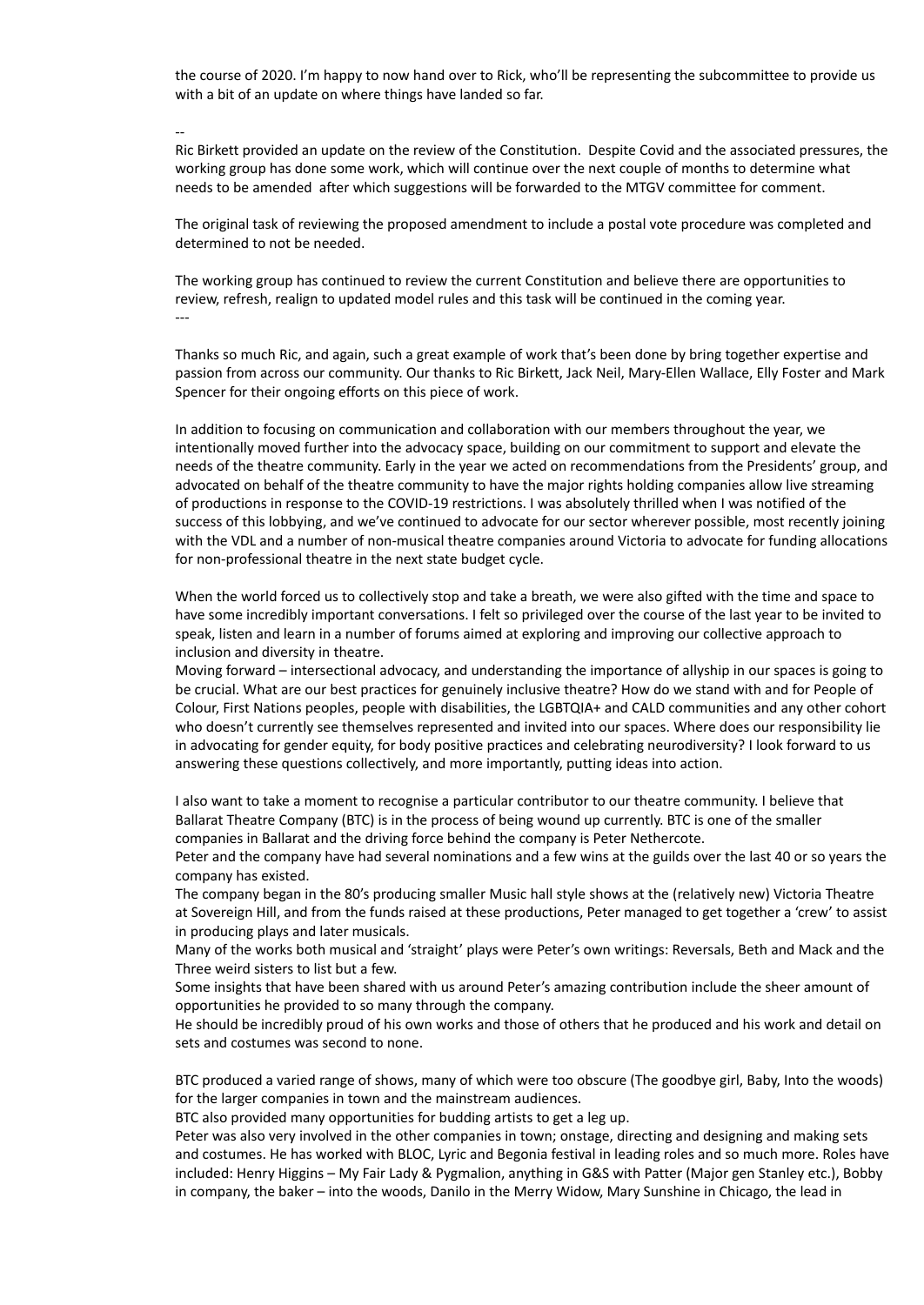Goodbye Girl, and many, many more. Many of the shows he starred in, directed, and designed set and costumes. Our thanks and appreciation to the amazing contribution Peter has made across so many years.

I was also really privileged to speak at an extra special book launch this year, and want to take a moment to acknowledge the contribution that has been made to our community by Cheryl Threadgold. If you've not seen it yet, this is "In the Name of Theatre" and it's the most comprehensive and beautiful history of non-professional theatre in Victoria. We do have a number of copies here for purchase today if you don't have your copy yet, or you can order online – www.inthenameoftheatre.com.au

As many of you will be aware, Cheryl has donated the profits of this book to the Guild and the VDL, and this generous donation has allowed us to provide a subsidy against membership fees for all companies and individuals this year. I should also mention that in light of the financial challenges so many companies are going through right now, we have decided not to raise fees for next year as was scheduled, but to freeze it as is for another year.

Well for a year where we hardly got to make any theatre, I've managed to still find more than enough to bang on about, so I should probably wrap it up yes?

To my committee colleagues; thank you once again for your support and work throughout the last year. It has been a challenging year for all of us for so many reasons. There have been times throughout the year when each of us have been stretched to breaking point as our worlds got smaller and more intense, and yet you all persisted and I genuinely couldn't have done it without you. I am definitely looking forward to seeing more of you all in person, and I am sure you are all looking forward to a batch of Elly's cheese biscuits which are just not the same on google hangouts!

Thank you all so much for continuing to support and connect your communities this year. It has been my privilege to serve as your Guild president for another year, and I can only hope that in 2021 I get to spend a lot more time enjoying your amazing productions!

I'm excited for our theatre community to be full of people and music and magic once more. And after just over one year, I'm so happy to finally turn off the ghost light.

Thank you.

| Moved: | <b>Carole Cuthbertson</b> | Seconded: | <b>Damien Culvert</b> | <b>Carried</b> |
|--------|---------------------------|-----------|-----------------------|----------------|
|        |                           |           |                       |                |

#### **Election of Office Bearers and General Committee**

Mark advised all attendees the nominations received.

| <b>Position</b>          | <b>Nominated</b>       | <b>Nominated by</b>     | Seconded by        |
|--------------------------|------------------------|-------------------------|--------------------|
| President                | Ang Cuy                | Marcus Cassidy-Anderson | Mark Spencer       |
| <b>Vice President</b>    | <b>Brett Wingfield</b> | Ang Cuy                 | Mark Spencer       |
| <b>Secretary</b>         | Mark Spencer           | Marcus Cassidy-Anderson | Ang Cuy            |
| <b>Treasurer</b>         | Carole Cuthbertson     | Ang Cuy                 | Mark Spencer       |
| <b>General Committee</b> | Dot Parker             | Ang Cuy                 | Mark Spencer       |
| <b>General Committee</b> | Elly Foster            | Karl McNamara           | Ang Cuy            |
| <b>General Committee</b> | Karl McNamara          | Elly Foster             | Ang Cuy            |
| <b>General Committee</b> | Damien Calvert         | Tristan Lawrence        | Katherine McDonald |
| <b>General Committee</b> | Leah Osburn            | Garry Bertranp          | Lisa Webster       |

Ang advised that the number of nominations for both executive roles and general committee members did not exceed the number of positions available and as such, all nominations, as detailed above, are elected.